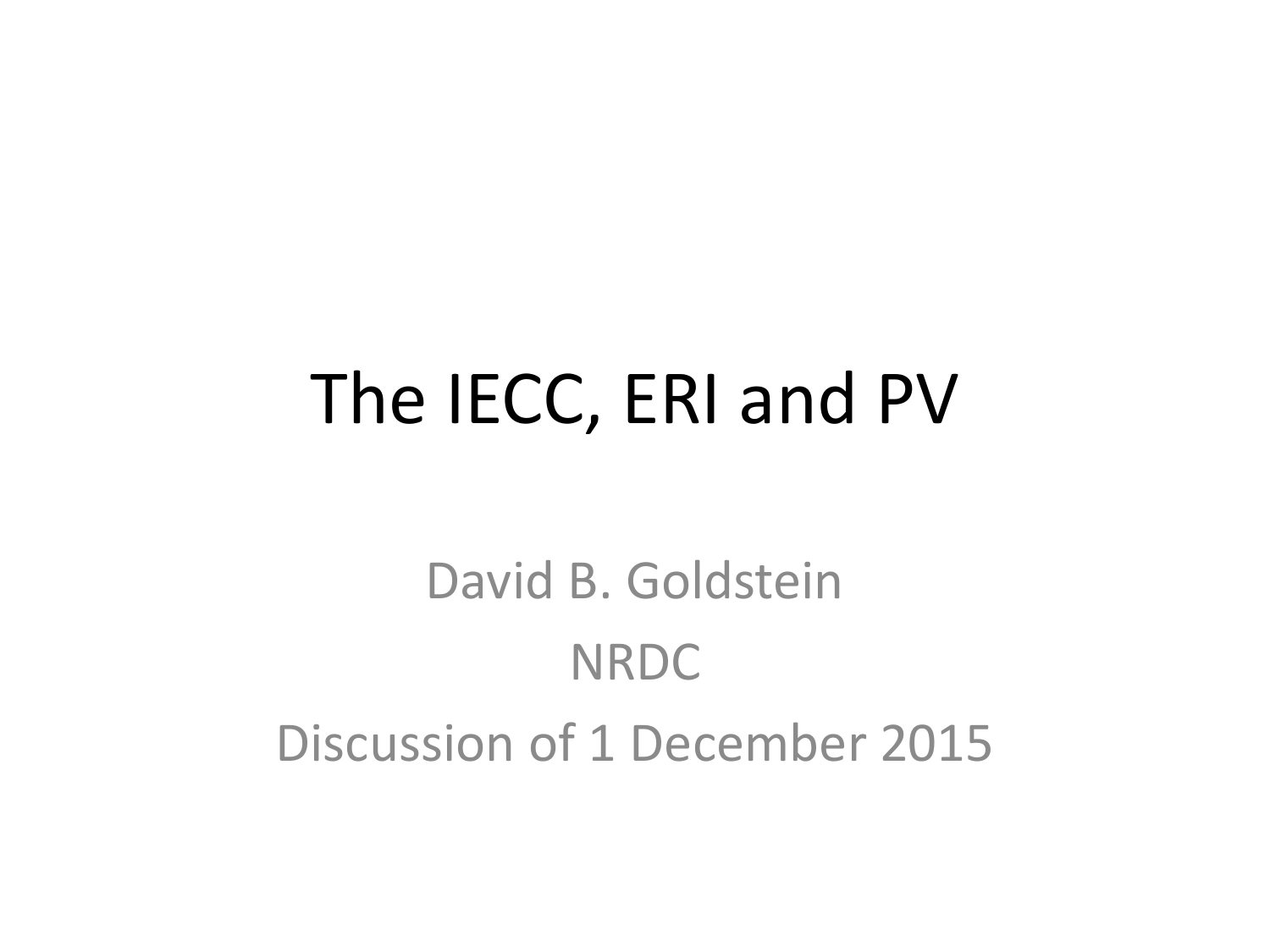### Issues to Discuss

- What are the impacts of the introduction of PV trade-offs on:
	- ERI scores?
	- The number of homes built with PV?
- How are code advocates and homebuilders responding?
- What should be proposed for adoption in the IECC and state/local codes to change how renewables are treated?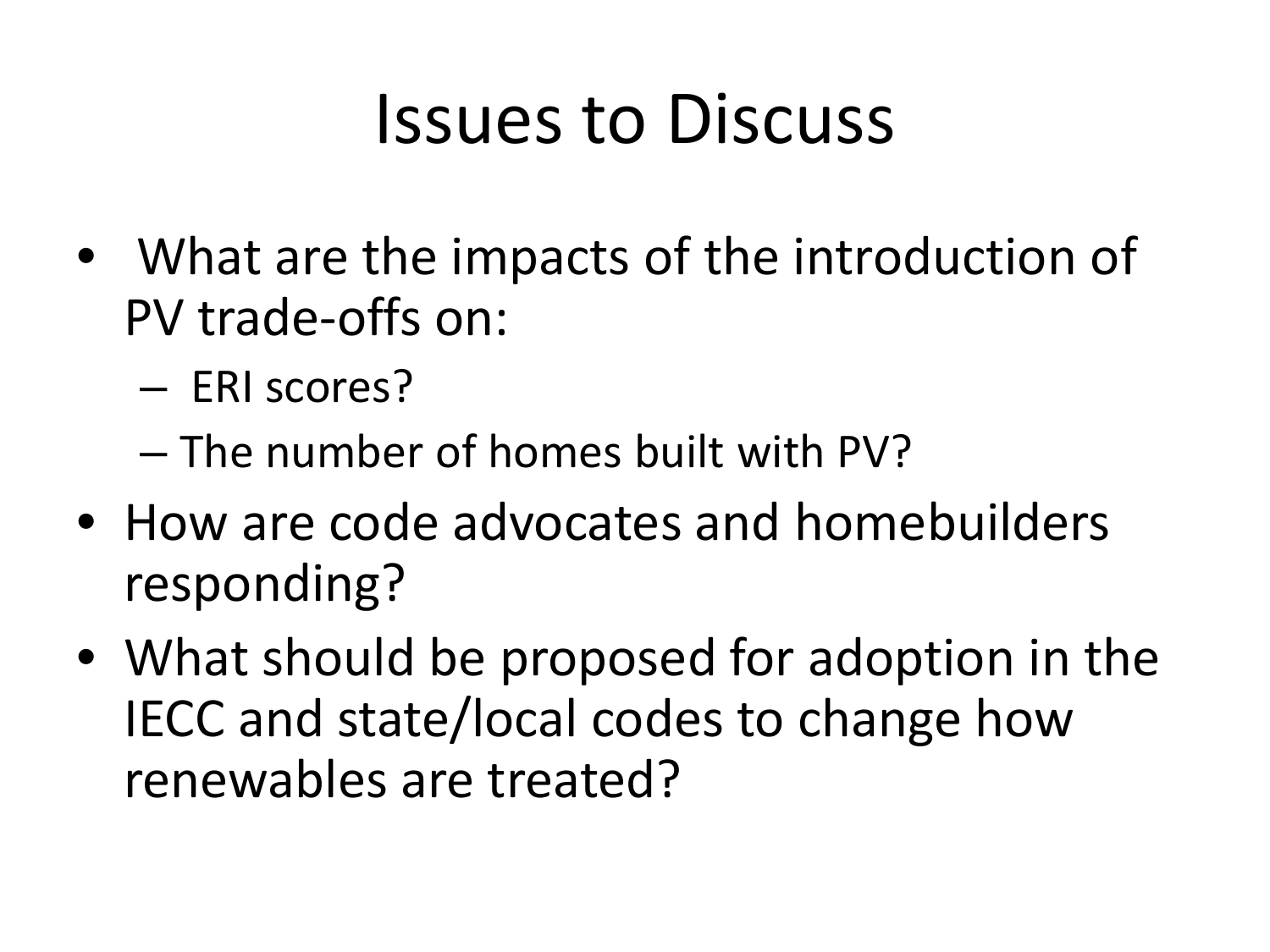### Foundational Issues

- What is the purpose of energy codes?
	- To reduce the lifetime cost and environmental impact of housing
	- To assure minimum standards of quality in all cases
- What principles should we be guided by?
	- Markets generally fail on environmental issues, so codes need to harness market forces to drive correct decisions by builders



Flexibility to meet a societal target is a good thing! But…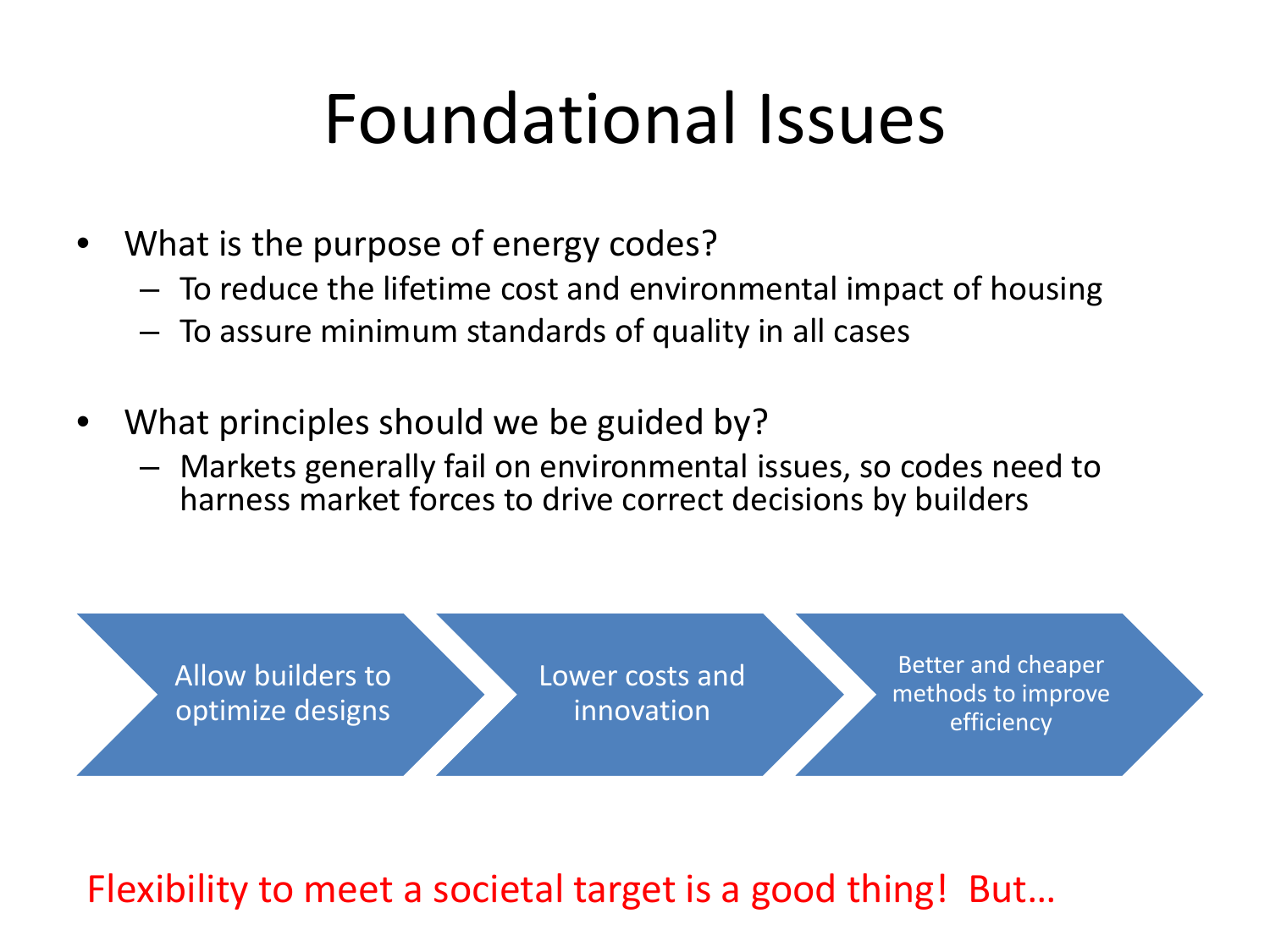#### …flexibility to make a clearly erroneous decision is not helpful

- Solar often has little no incremental cost for a builder, but higher lifetime costs to the buyer
	- consumers benefit more in the long-term from homes with higher efficiency, because
	- The total cost to save a kWh with efficiency beyond the prescriptive IECC is lower than the cost of a kWh of solar production
- Small amounts of solar are nearly indistinguishable from efficiency, but large amounts are not as valuable
- Eventually, solar may be limited by the amount that can be utilized by the grid, but incremental efficiency is always beneficial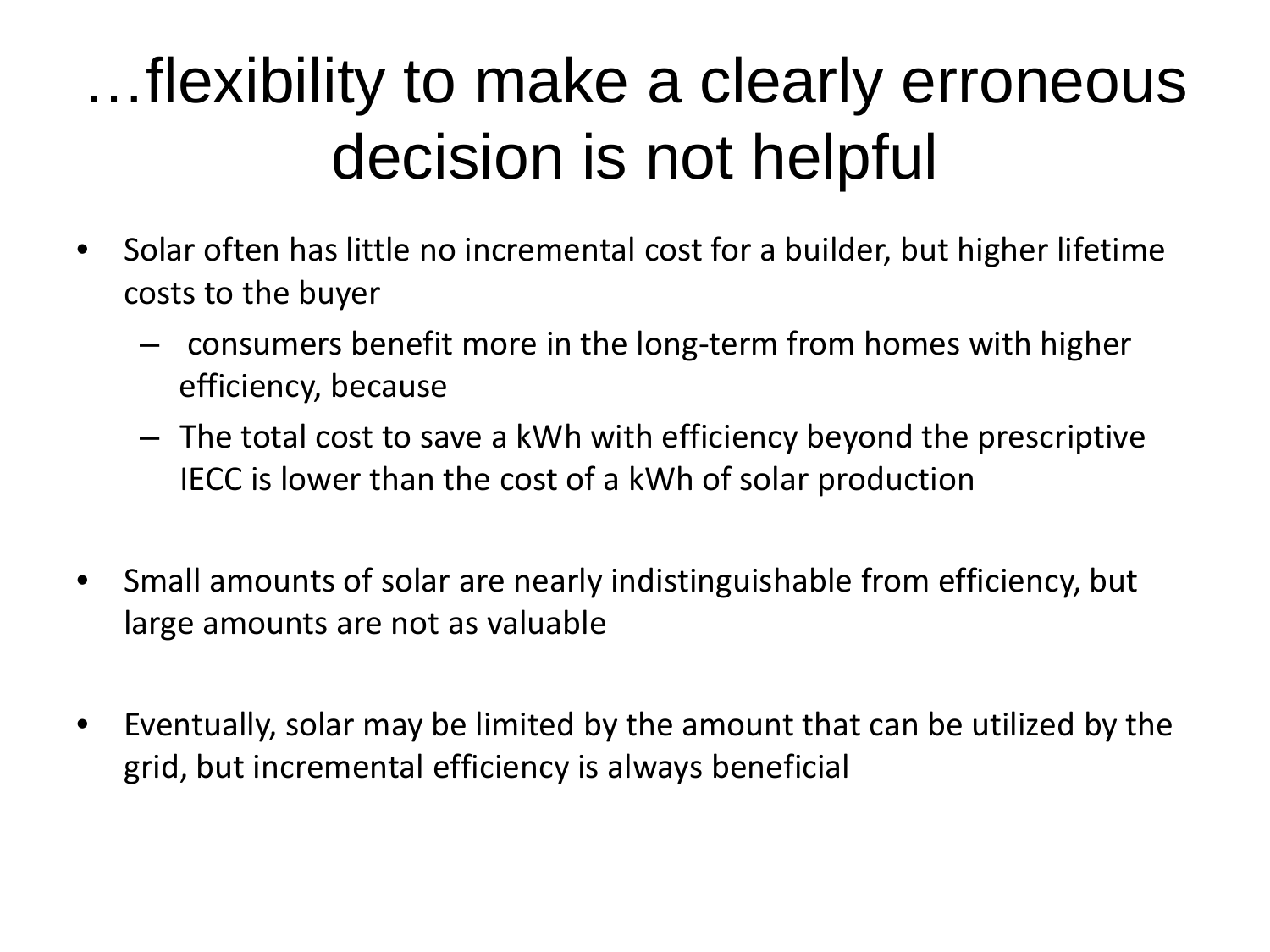# Background Information

- Some 300,000 residential solar installations in 2015 according to SEIA.
	- This figure does not distinguish new homes from retrofits
	- This number is growing rapidly, so without changes to the IECC solar may become a threat to efficiency in the near future
- Solar financing or leasing gives solar an unfair competitive advantage compared to efficiency
	- Solar is also more visible and understandable, which also makes for a non-level playing field
- Solar and efficiency shouldn't be competitors:
	- An optimal approach requires more of both
	- the solution is improving EE finance and visibility and determining how to most appropriately combine solar and efficiency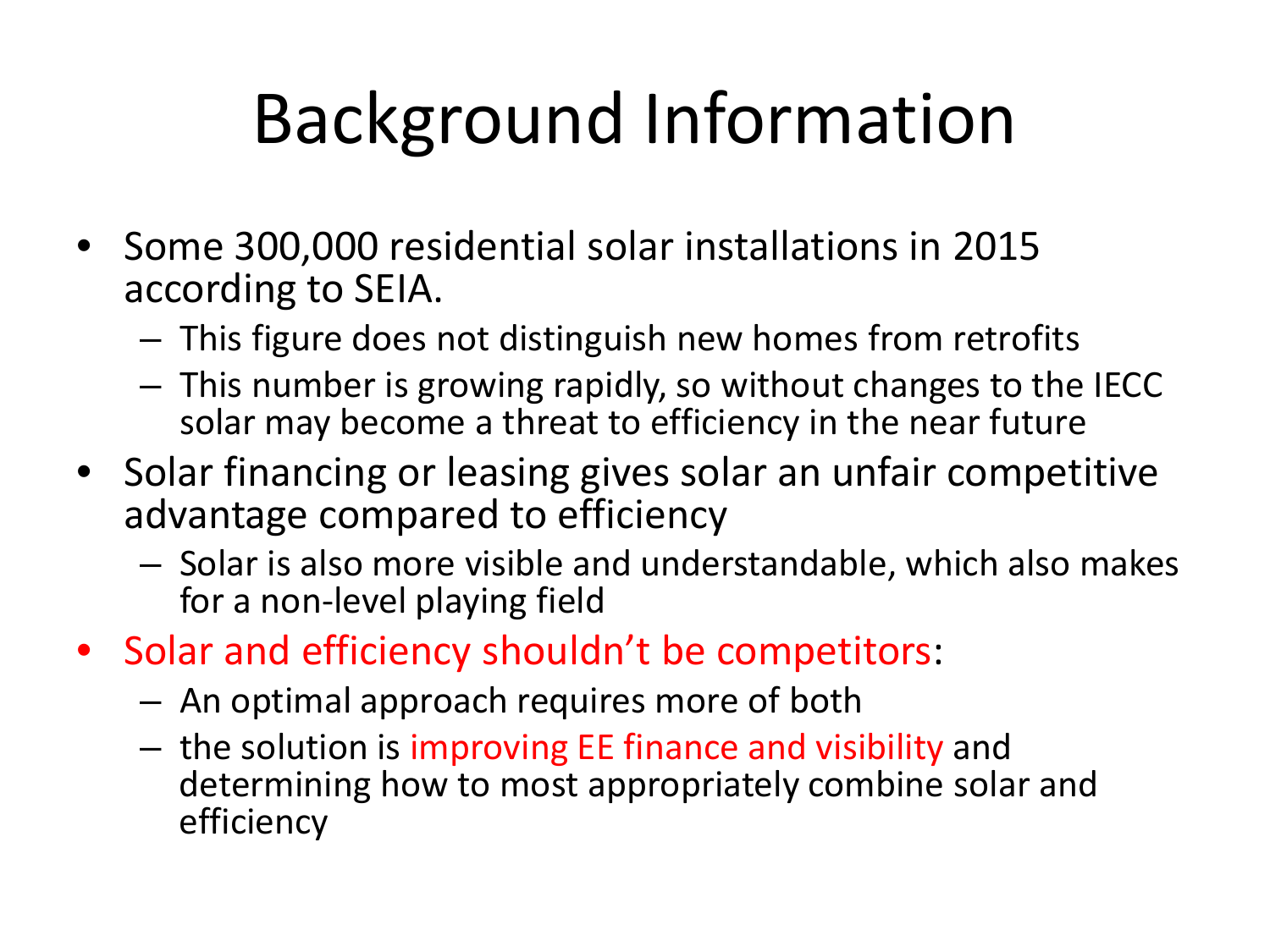# The ERI path

- Well-regulated tradeoff paths have been very popular with builders, and tend to lead to greater energy savings in the long run
- Major builders have embraced ERI in part because it provides third-party information—like an mpg label that helps them sell homes

– The rating helps make efficiency visible!

• The ERI path is generally a lot more stringent than the prescriptive path

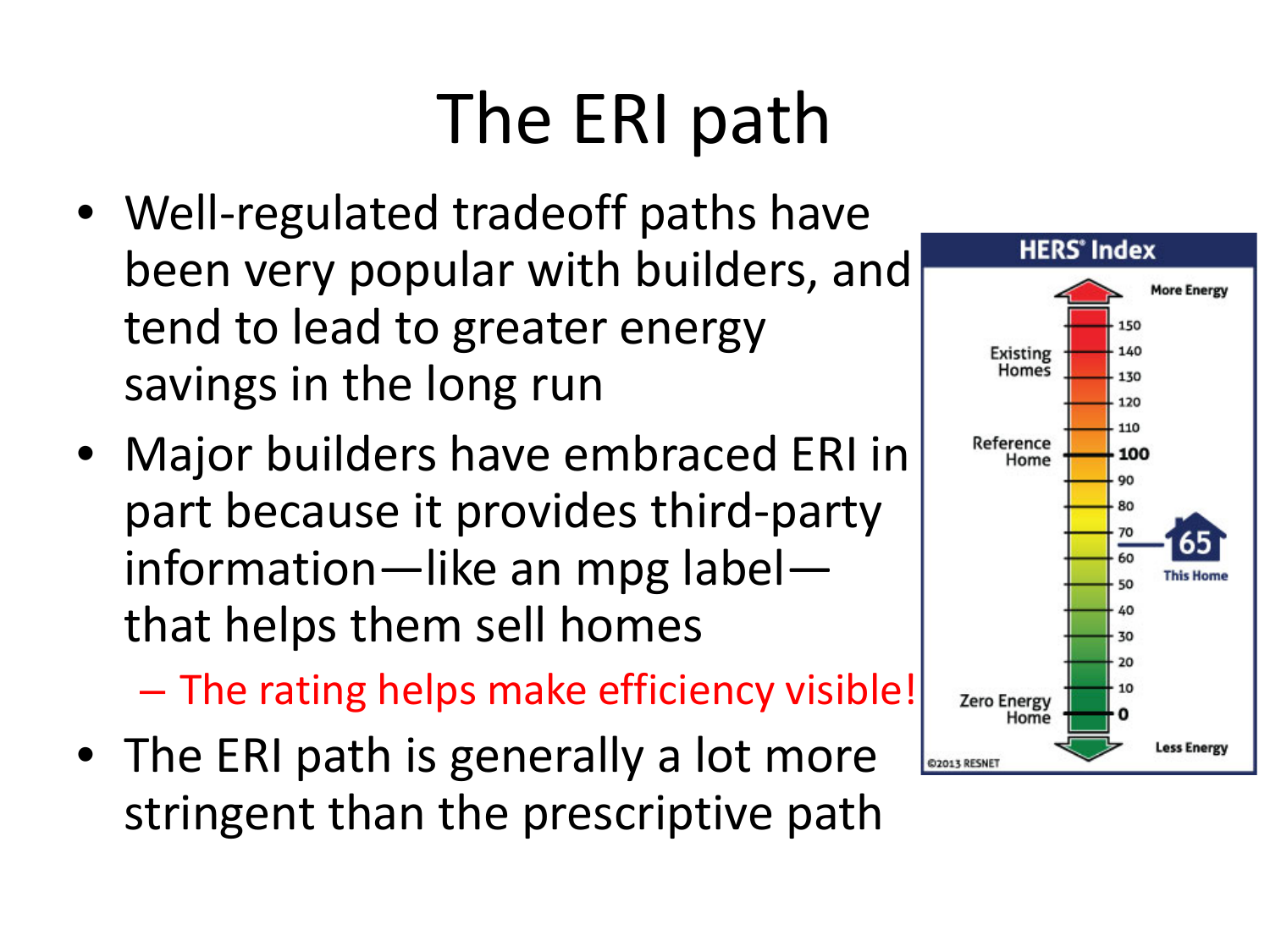### What does the 2015 code say about PV tradeoffs?

- It is not clear!
- On one hand, the direct wording of the code can be argued to exclude PV
	- This argument is weakened by the inclusion of language defining the zero point of the ERI scale: you can't get to zero on efficiency alone
- On the other hand, the adoption of the code, and subsequent ICC actions, suggest that the HERS score was and still is recognized not only to be *ONE* possible ERI method but to be the *preferred* one.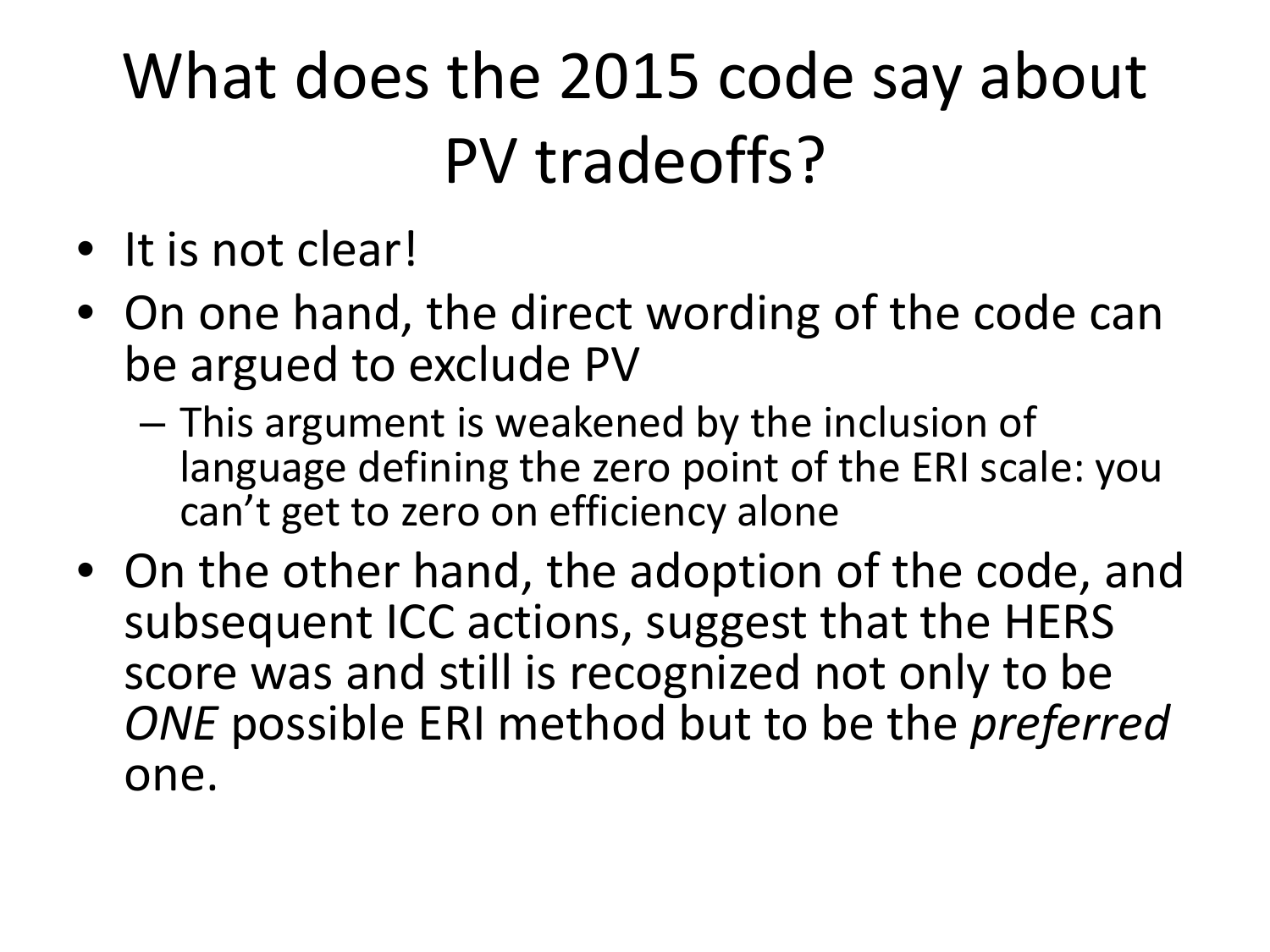# What does the RESNET Standard say about PV tradeoffs?

- It clearly permits them, without limit. The HERS Index scales to a net-zero energy home achieving a score of 0.
- NRDC believes that this is the right approach for **ratings** 
	- because it encourages competition among builders for lower environmental impacts and utility costs; and
	- It can create markets for retrofits of efficiency as well as solar
- But that does not mean that the **codes** should allow unlimited tradeoffs
- NRDC has opposed unlimited PV tradeoffs consistently in California's energy code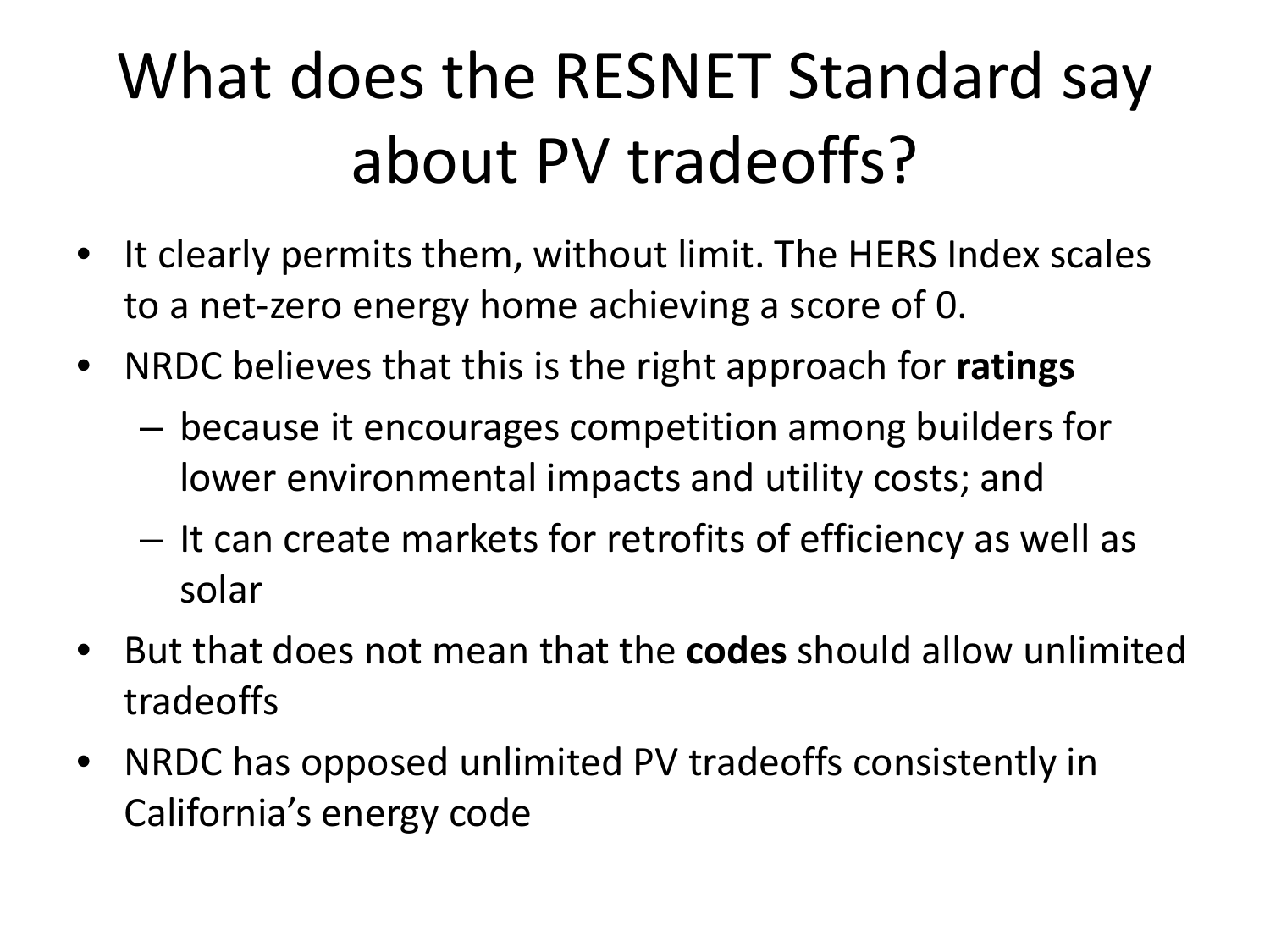# What is wrong with unlimited tradeoffs in a code?

- The levels of ERI in the 2015 IECC were based on analysis of only efficiency upgrades, without accounting for solar
	- They reduced ERI scores by about 15 points compared to the 2012/5 code's prescriptive paths
- A medium sized solar installation is worth ~35 points

…potentially erasing all of the gains achieved in the code since 2009, *and more*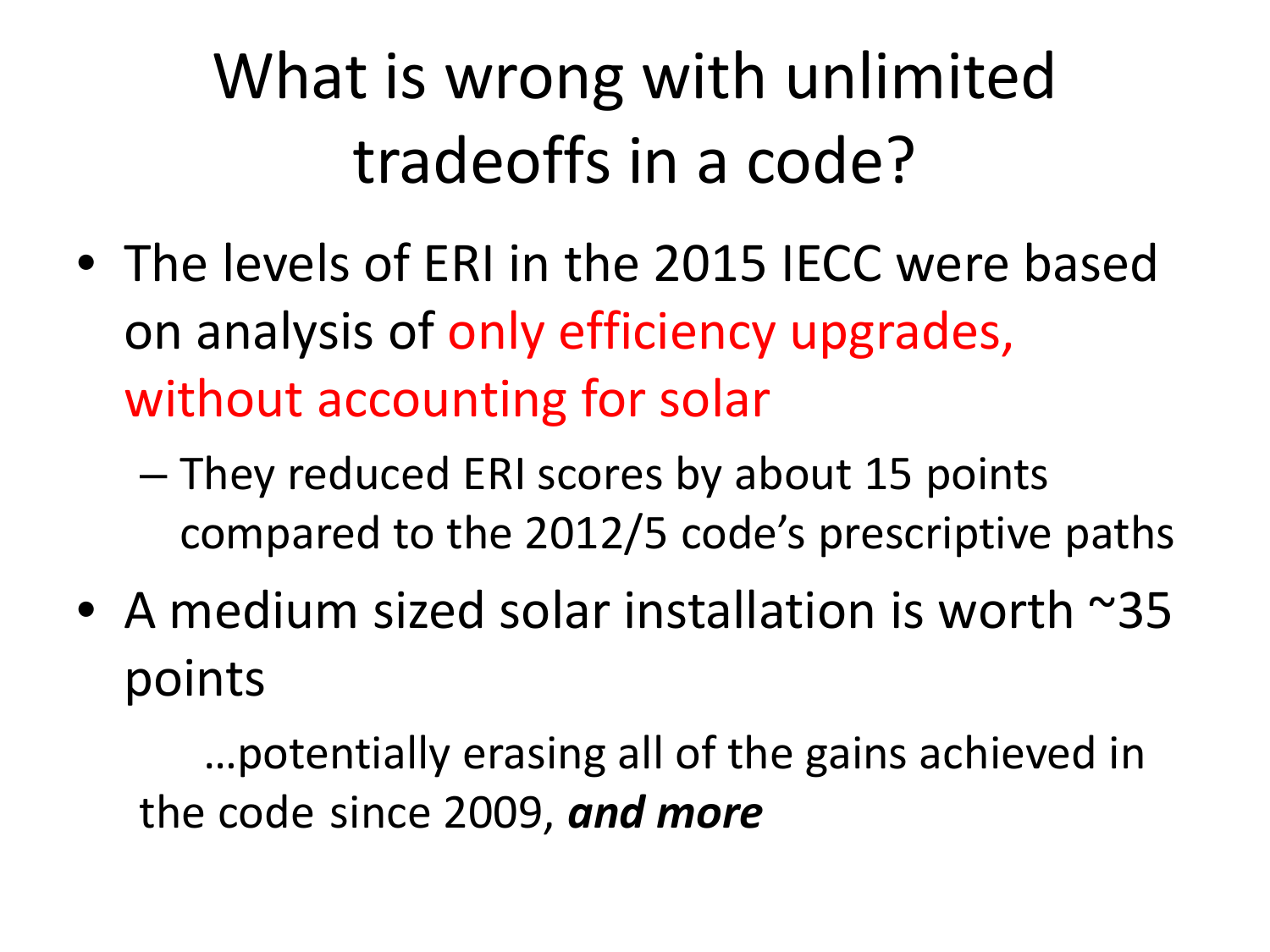## In the long term, we expect essentially all homes to have solar

- This is a good thing. Solar will get even cheaper and even easier to install.
	- However, that means that failure to install solar now is better than failing to install efficiency now
	- On the other hand, more use of solar in new construction may be necessary to realize this success of PV, so some level of tradeoff is warranted
		- *But not at the expense of efficiency!*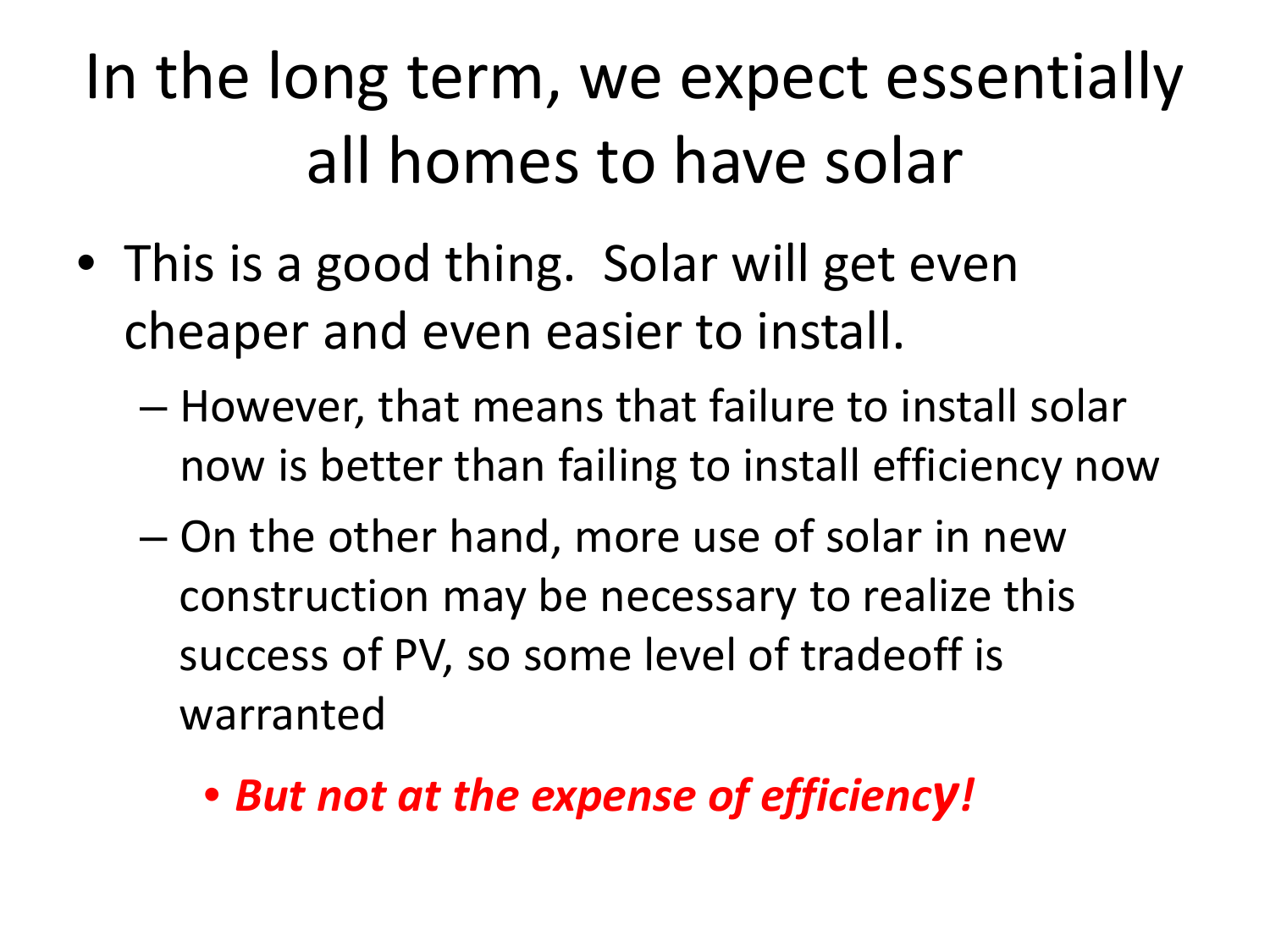# A way forward

- We propose that the best way forward is to allow **limited** PV tradeoffs in the code
	- …with the limitation chosen such that homes have to "do better" than the prescriptive path on efficiency alone
	- This is the approach that has been taken by Vermont and Massachusetts, based on analysis
- NRDC will propose a limit that starts with the ERIs in public comment #2 (next slide) and subtracts ~3 points that are now available from efficient hot water SYSTEMS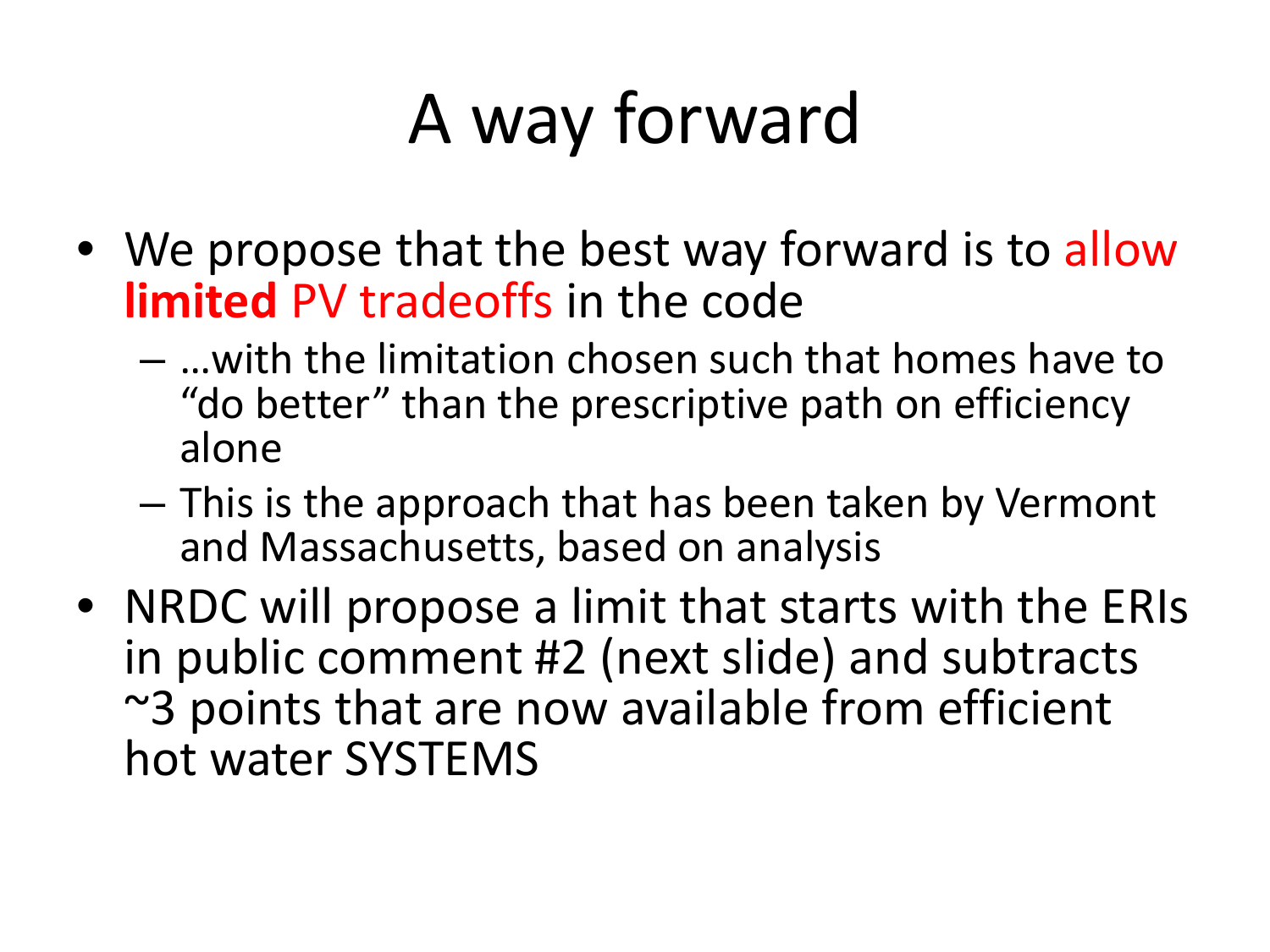# Straw Man Code Change

**R406.4.1 Renewable energy.** The use of *renewable energy* is allowed to meet the values listed in Table R406.4 if the ERI for the proposed residential building without *renewable energy* is less than or equal to the appropriate value listed in Table R406.4.1. **Table R406.4.1 Maximum Energy Rating Index**

**NOTE: these numbers are subject to small changes as a result of water heating system savings varying by climate zone**

|                         | <b>Energy Rating Index</b> |
|-------------------------|----------------------------|
| <b>Climate Zone</b>     |                            |
| <u>1</u>                | 56                         |
| $\overline{2}$          | 56                         |
| $\overline{3}$          | 56                         |
| $\overline{4}$          | 60                         |
| $\overline{5}$          | 60                         |
| $6 \overline{6}$        | 59                         |
| $\overline{7}$          | 57                         |
| $\overline{\mathbf{8}}$ | 57                         |